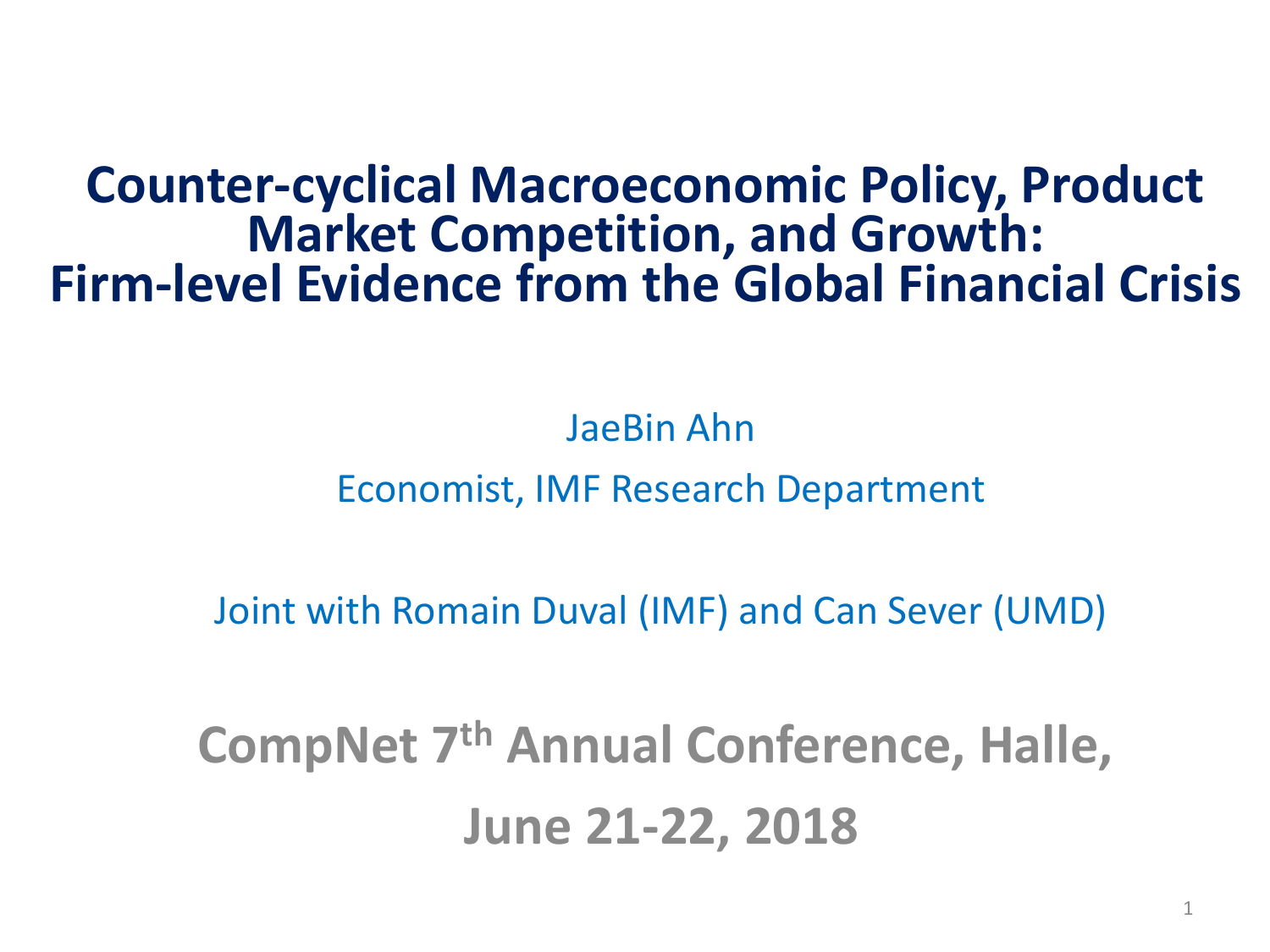#### **Large and persistent output and TFP losses from the 2008-2009 GFC…**



Sources: Penn World Table 9.0; IMF, *World Economic Outlook*; Adler et al. (2017).

Note: GFC = global financial crisis, TFP = total factor productivity. Purchasing-power-parity-GDP-weighted average of largest 20 advanced economies is reported. Trend output = projection based on the Hodrick–Prescott filter trend in years preceding the GFC.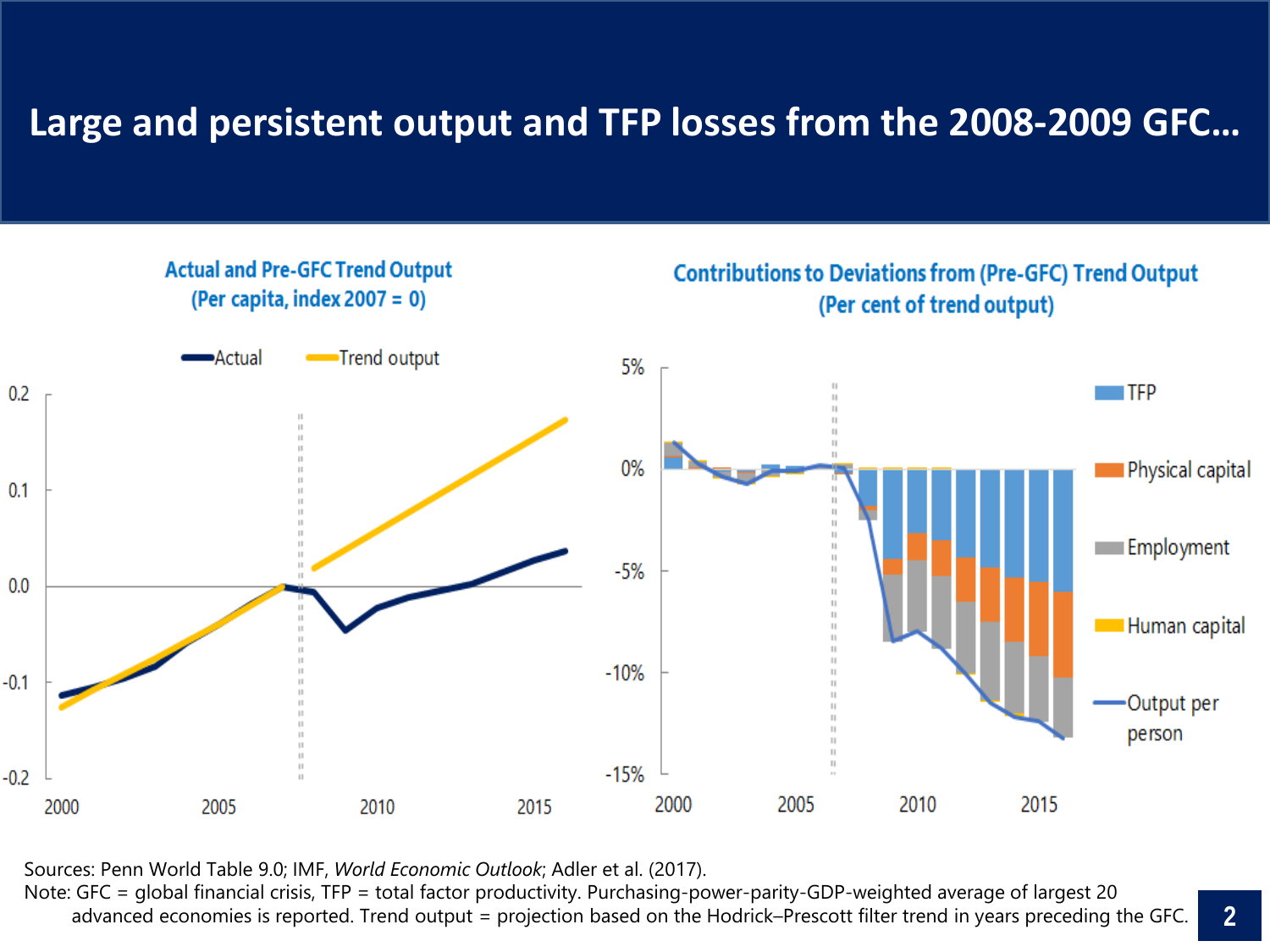# **…have renewed a broader theoretical and macro policy debate about hysteresis**

- Large and persistent output losses from recessions associated with financial crises—although magnitude still debated: e.g., Cerra and Saxena, 2008; IMF, 2009; Jorda, Schularick and Taylor, 2013; Reinhart and Rogoff, 2009; Romer and Romer, 2017…
- Even more puzzling, persistent output losses from recessions in general? e.g., Blanchard, Cerutti and Summers, 2015…
- …pointing to possible role for counter-cyclical macro policy to affect growth
- Channel(s)? Investment in innovation may be one: e.g., Aghion et al., 2010; Aghion, Hemous and Kharroubi, 2014; Aghion, Farhi and Kharroubi, 2012, 2017; Benigno and Fornaro, forthcoming

#### $\rightarrow$  Role of intangibles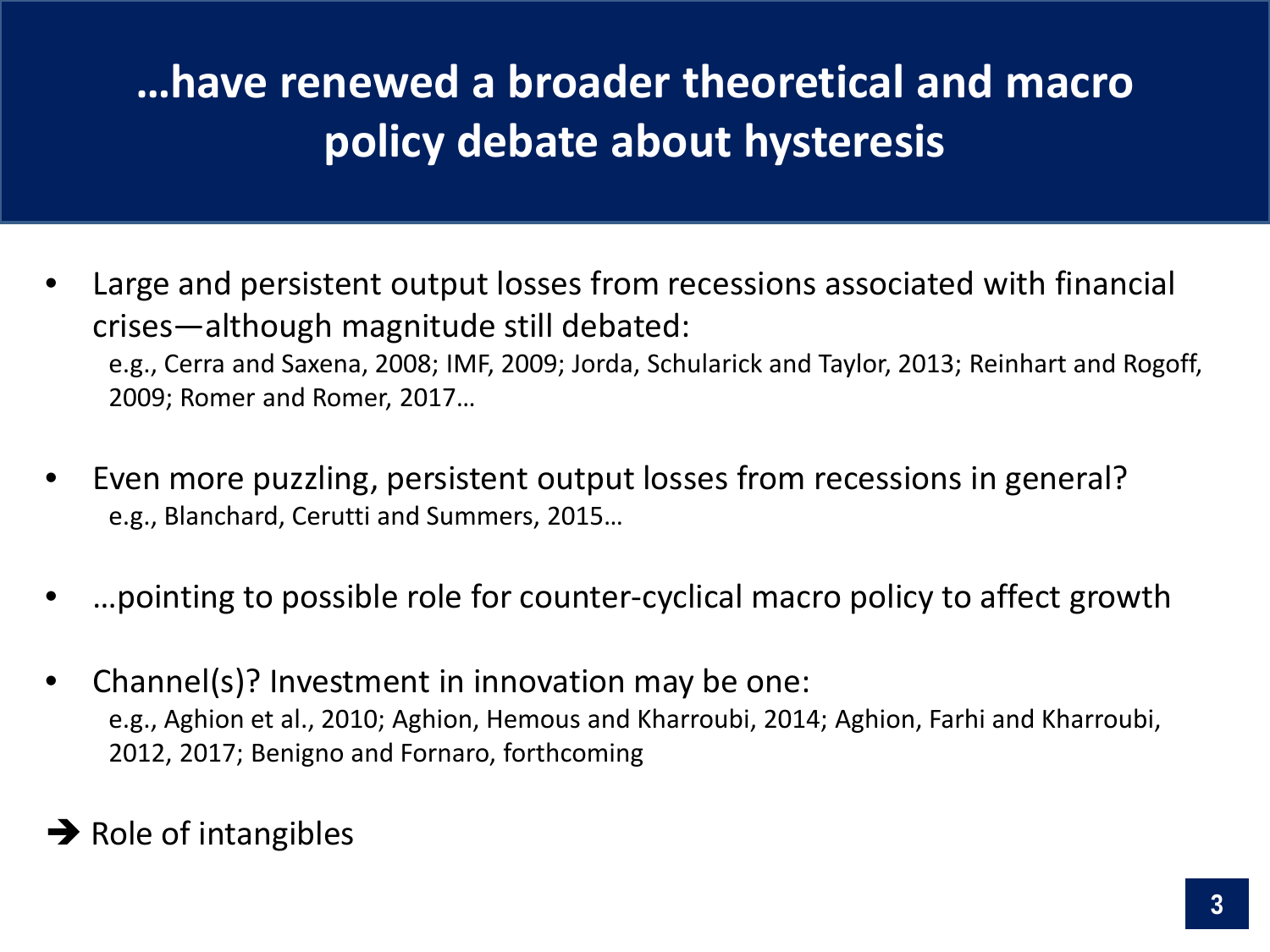## **What is special about investment in intangible assets?**

- Growing emphasis on intangibles as potential source of TFP growth: e.g., Corrado et al., 2009; van Ark et al., 2009; Thum-Thysen et al., 2017; Aw et al., 2011; Doraszelski and Jaumandreu, 2013
- But investment in intangibles is also vulnerable—key issues include:
	- Long duration projects with high adjustment costs (sunk human capital investment, lost with layoffs)  $\rightarrow$  even a temporary disruption can permanently affect project returns
	- Intrinsic uncertainty + asymmetric information/moral hazard + limited pledgeability  $\rightarrow$  particularly sensitive to external financing conditions e.g., Aghion et al., 2010, 2012; Almeida et al., 2007; Duval, Hong and Timmer, 2017; Hall and Lerner, 2010; Garcia-Macia, 2017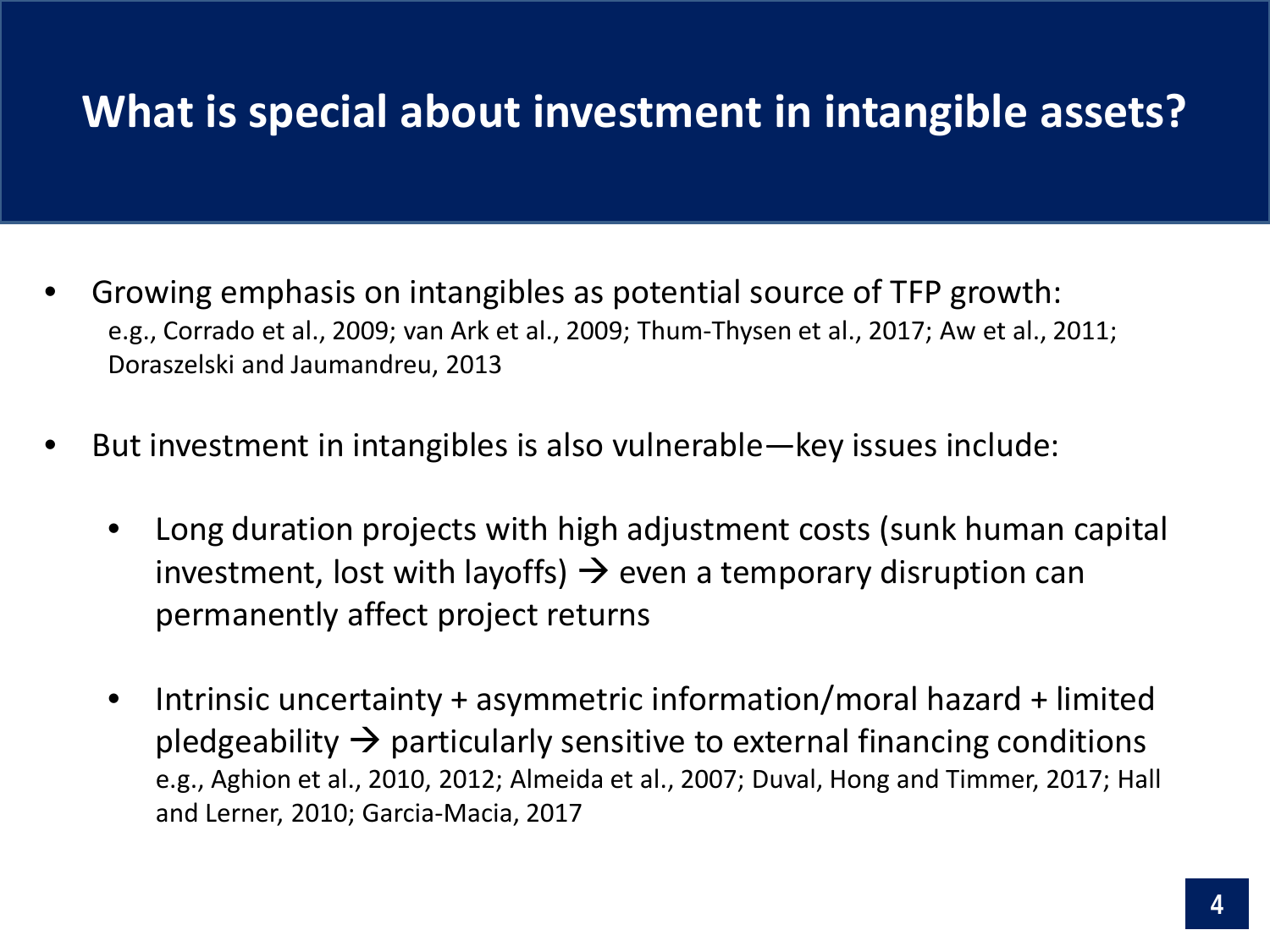# **A cursory glance at the data supports the hypothesis: Post-GFC drop in intangible investment was larger for more leveraged firms**

#### **Intangible investment**

#### **Tangible investment**

(firms with high vs low leverage before the GFC)

(firms with high vs low leverage before the GFC)



- In a given country-sector (i.e., controlling for country-sector fixed effects), the decline in intangible investment was as big/persistent as that in tangible investment…(# Corrado et al., 2018; Thum-Thysen et al., 2017)
- Leverage seems to matter more for intangible investment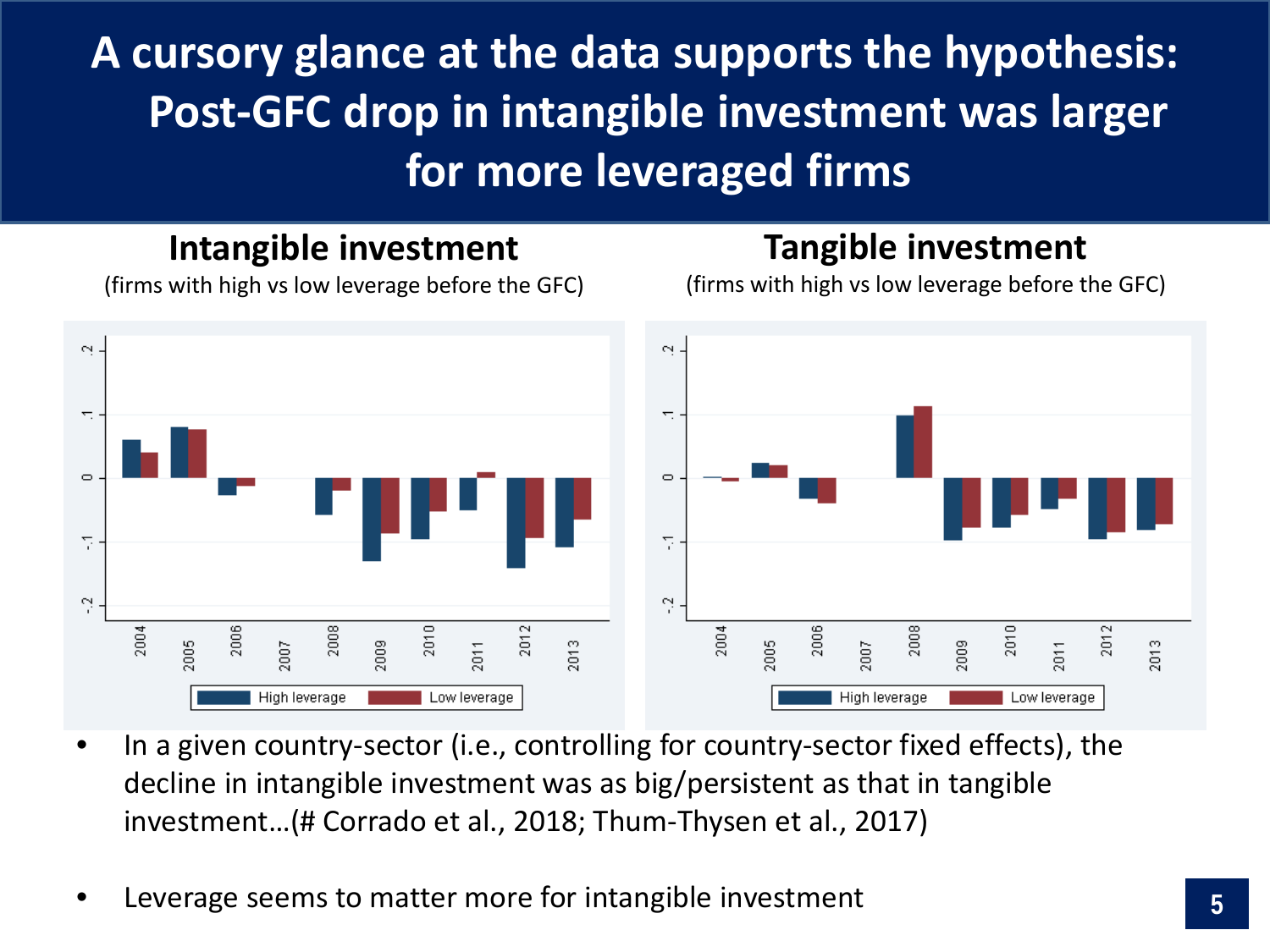# **The role of counter-cyclical macro policy and product market competition**

- Counter-cyclical macro policy makes credit constraints less binding…
	- Indirectly by boosting output—monetary and fiscal policies
	- Directly by affecting the cost and availability of external finance monetary policy
	- e.g. Aghion et al. (2010, 2012)
- …unlike product market competition…
	- Competition  $\rightarrow$  lower rents  $\rightarrow$  lower internal funds for investment
- …implying potential complementarity between product market deregulation and counter-cyclical macro policy in raising intangible investment and growth
- Aghion, Farhi and Kharroubi (2017) support this complementarity in theoretical model of growth-enhancing (but non-pledgeable) investment choice under macro and liquidity shocks.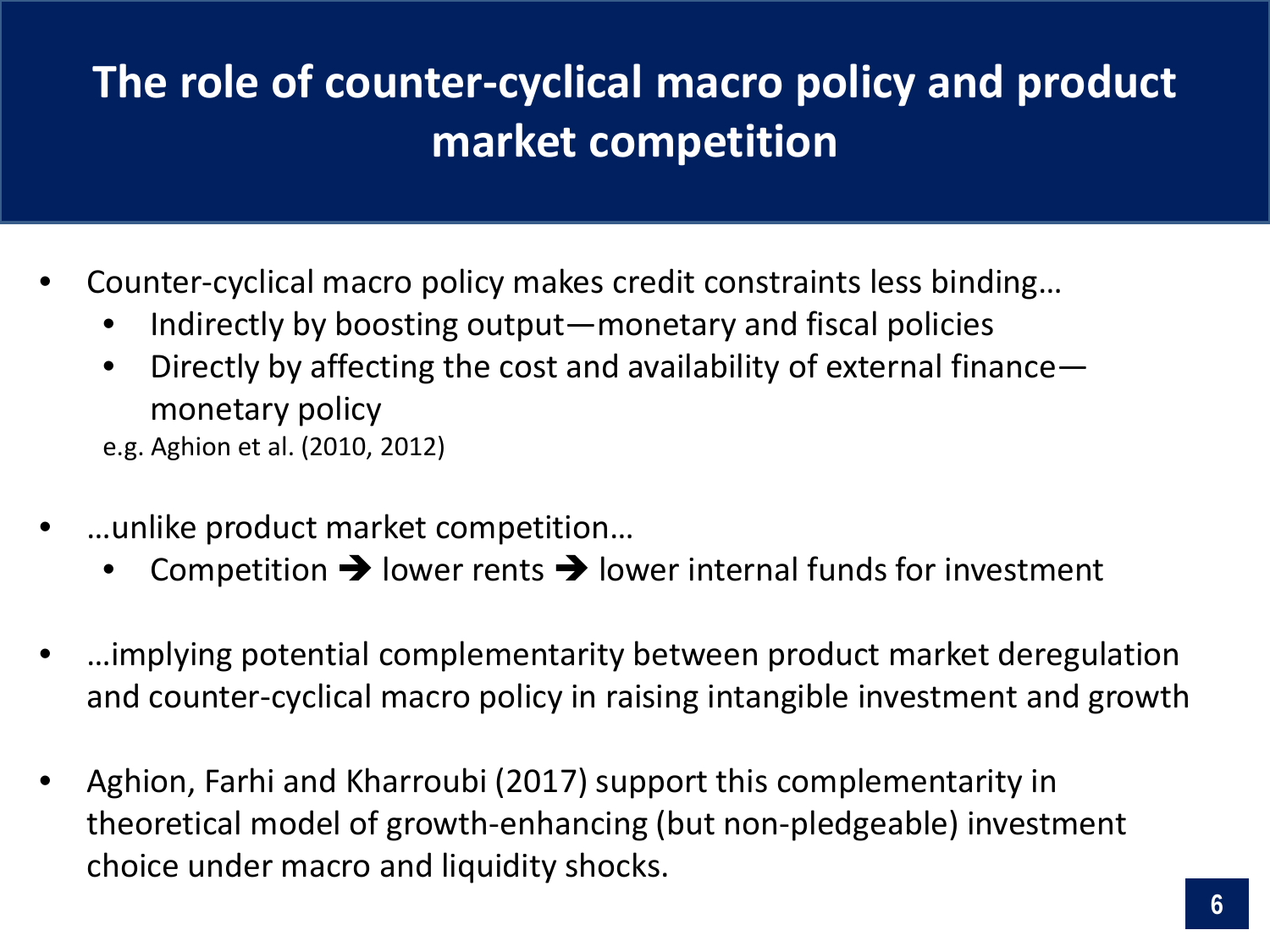## **What we do in this paper**

- Using cross-country firm-level data, and focusing on the Lehman shock and policy responses in its aftermath, this paper addresses 2 key questions:
- (i) Does counter-cyclical macroeconomic policy help mitigate the adverse impact of financial frictions on intangible investment?  $\rightarrow$  Implication 1: relevance of macro policy for longer-term growth
- (ii) Is it complementary to product market deregulation?  $\rightarrow$  Implication 2: increased relevance of macro policy as competition is strengthened through deregulation
- Two main contributions relative to Aghion, Farhi and Kharroubi (2017):
- (i) Firm-level data and identification
- (ii) Strict focus on competition measures and broader range of policies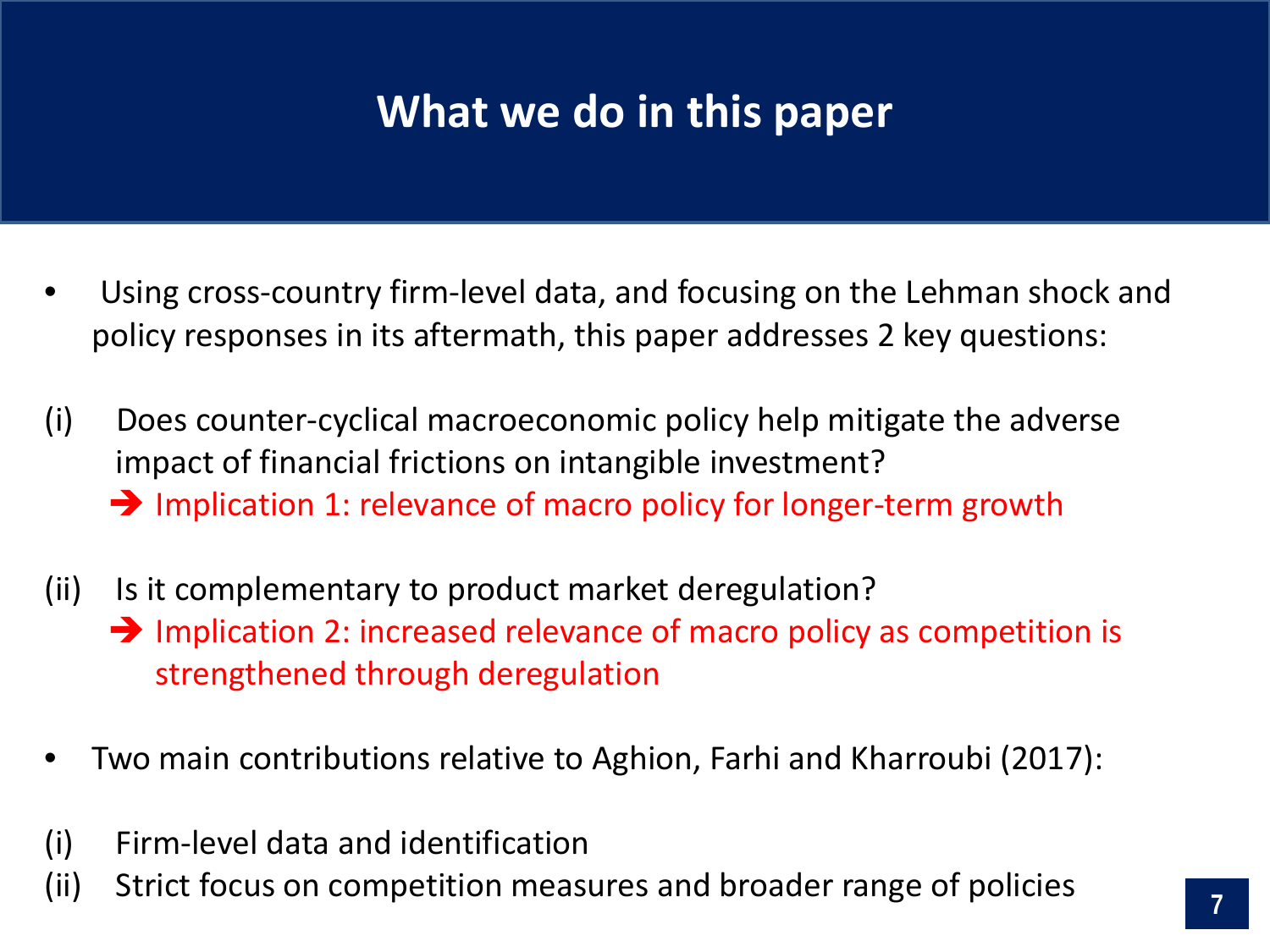### **Data**

#### • **ORBIS cross-country firm-level data**

– 17 OECD countries, annual data

(Austria, Belgium, Czech Republic, Germany, Finland, France, Greece, Hungary, Ireland, Italy, Korea, Norway, Poland, Portugal, Slovakia, Spain, UK)

- Constructed by combining different vintages of ORBIS (Diez et al., forthcoming, following Gopinath et al., 2017)
- Industry category: 4 digit NACE
- Balance sheet and income statements; non-listed (99%) and listed (1%); non-financial corporations including service sectors

#### • **Intangible investment data**

- $-$  Net intangible investment = change in real intangible capital stock
- Issues: typically does not fully capture intangible assets, notably internallygenerated ones (e.g. R&D); M&As (on our agenda)
- Should generate measurement error and attenuation bias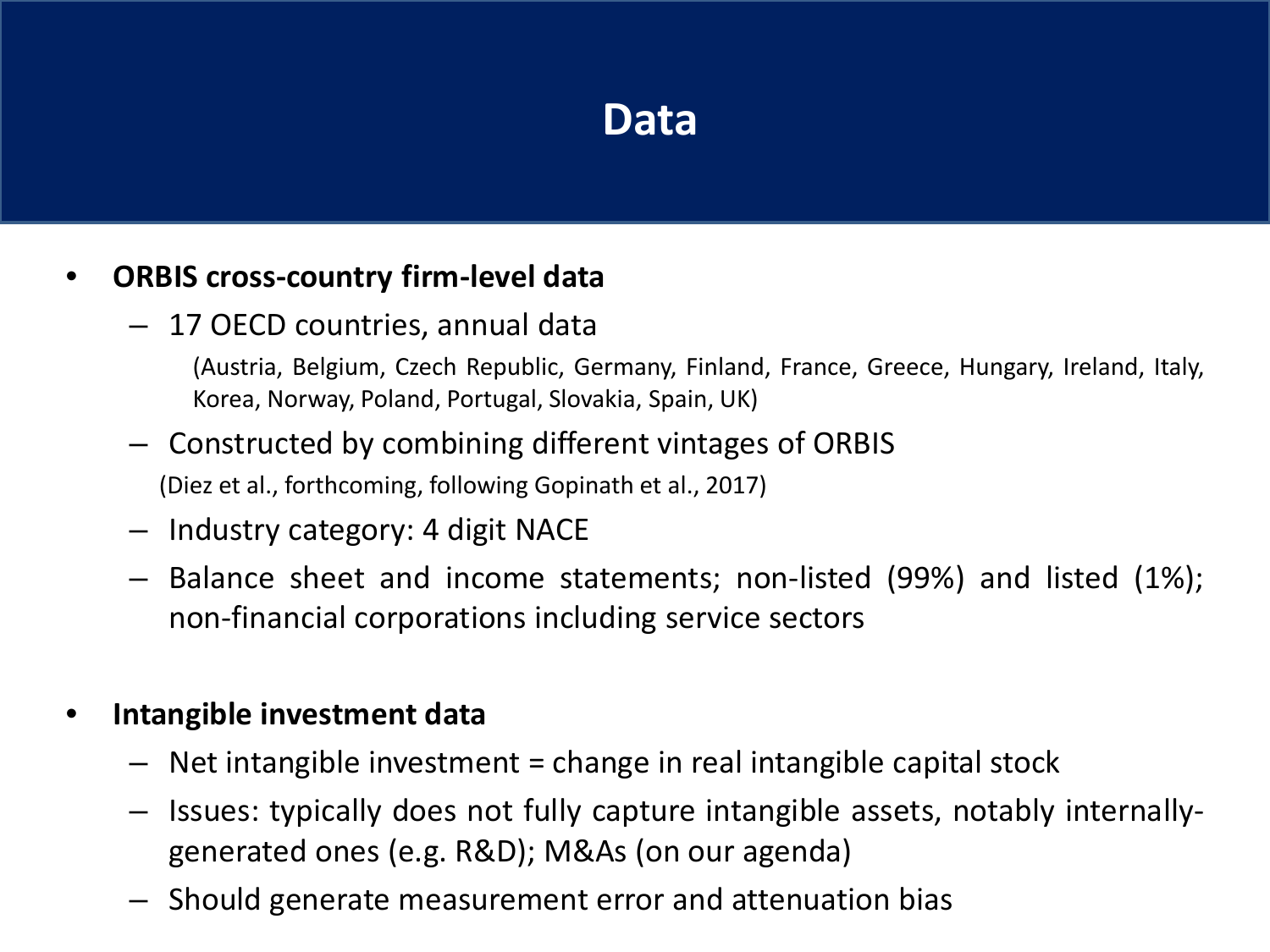# **Empirical strategy (1)**

 $\Delta Intangible \ Inv_{isc} = \alpha_{sc} + \beta_1 Vulnerability^{pre}_i + \gamma' \Chi_i + \varepsilon_{isc}$ 

- DID framework: more vs. less vulnerable firms over post- vs. pre-crisis (2008-12 vs 2003- 07), in spirit of Giroud and Mueller, 2017; Duval et al., 2017; Kalemli-Ozcan et al., 2018
- $\Delta Intangible Inv_{isc}$ : Change in net intangible investment rate  $\Delta \frac{I^{int}}{K^{tot}}$  (2008-12 vs 2003-07)
- $\alpha_{sc}$ : 4-digit FEs to control for unobserved country-sector heterogeneity (e.g. demand)
- $X_i$ : firm-level controls (age, size, cash-flow, etc.)
- *Vulnerability*: average pre-crisis leverage; interest coverage ratio (robustness check)
- $\beta_1 < 0$ : Financially vulnerable firms cut investment in intangible assets more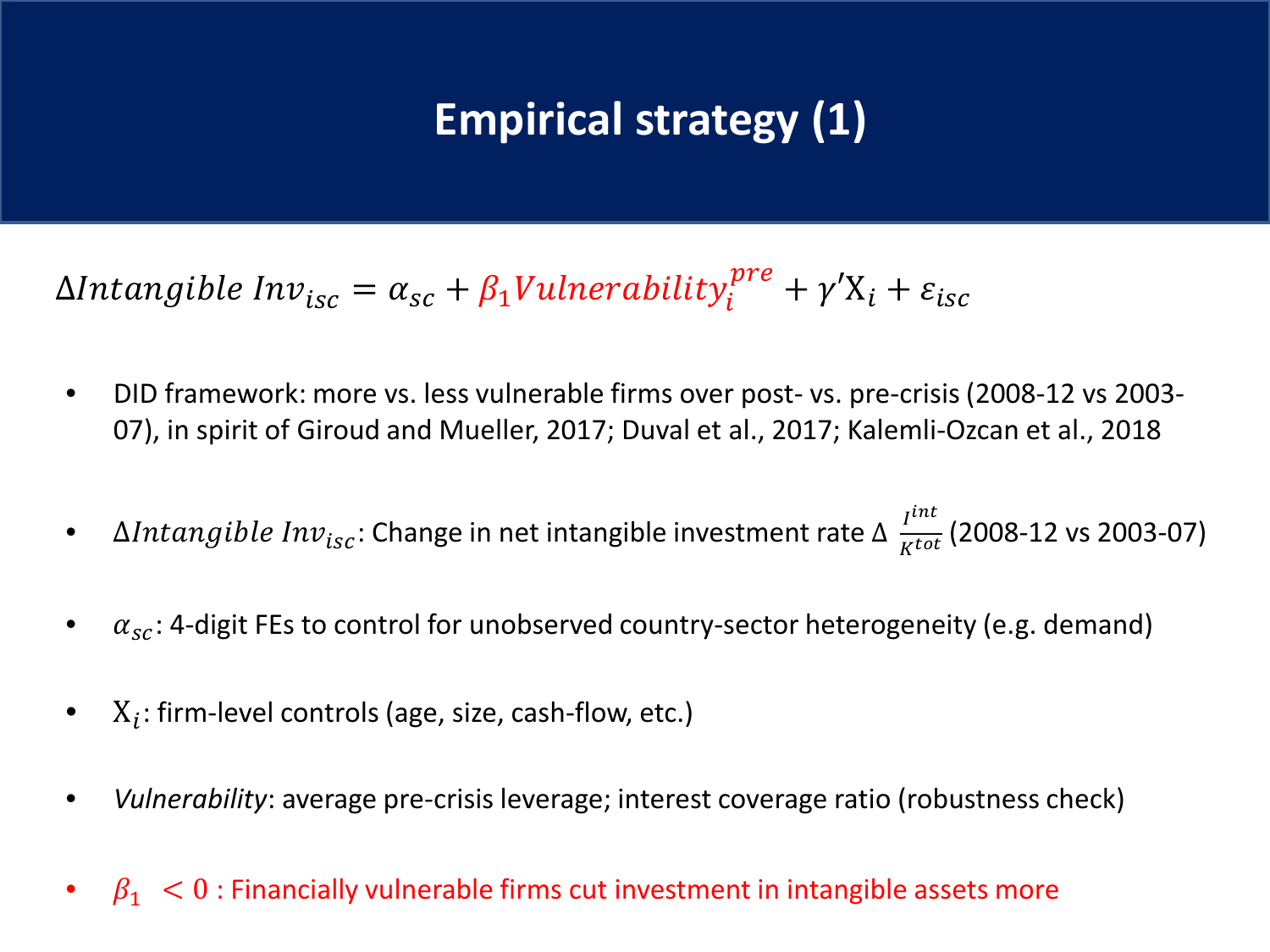# **Empirical strategy (2)**

 $\Delta Intangible \ Inv_{isc} = \alpha_{sc} + \beta_1 Vulnerability_i^{pre} + \beta_2 Vulnerability_i^{pre}$  $\beta_2$ Vulnerability $_{i}^{pre}$   $*$  Expansionary monetary conditions $_{c}^{post}$   $+$   $\gamma' \mathrm{X}_i$   $+$   $\varepsilon_{isc}$ 

- *Expansionary monetary conditions*: measure of extent to which monetary policy response to crisis was more expansionary than expected:
	- OECD forecast errors for 10yr govt bond yields (Aghion et al., 2017)
	- Deviation from basic Taylor-rule policy rates (Nechio, 2011; Dell'Ariccia et al., 2017)
	- Consensus forecast errors for policy rates (Duval and Furceri, 2018)
	- Extension: fiscal policy—OECD forecast errors for G (Duval and Furceri, 2018)
- $\beta_2 > 0$ :
	- Expansionary policy alleviates adverse effects of financial frictions on investment in intangible assets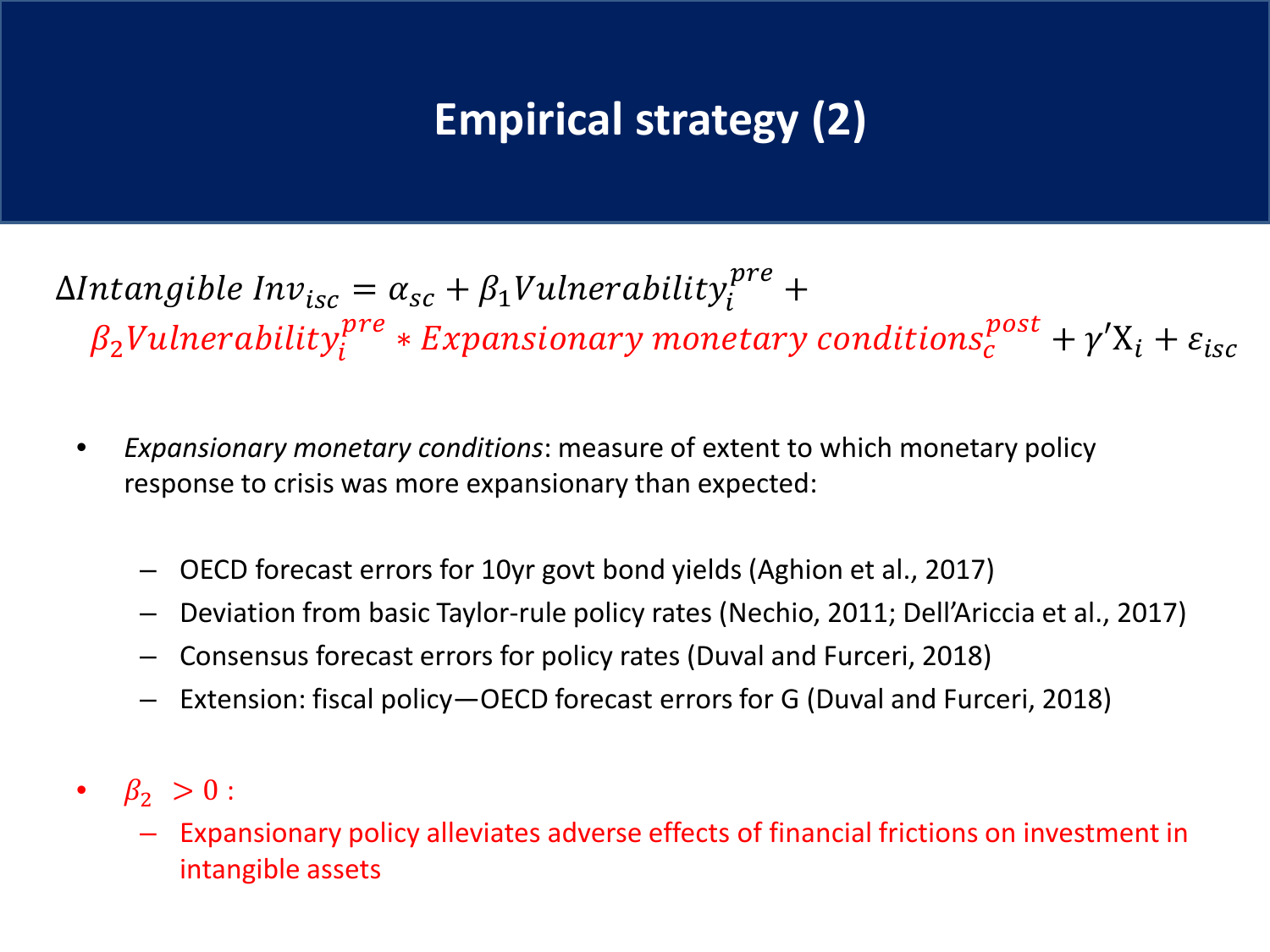## **Empirical strategy (3)**

∆ = + 1 +  $\beta_2$ Vulnerability $_{i}^{pre}$   $*$  Expansionary monetary conditions $_{c}^{post}$  +  $\beta_3$ Vulnerability $_{i}^{pre}$   $*$  Weak competition $_{sc}^{pre}$  +  $\beta_4$ Vulnerability $_{i}^{pre}$   $*$  Expansionary monetary conditions $_{c}^{post}$  $*$  *Weak competition*<sub>sc</sub><sup>pre</sup> +  $\gamma'$ X<sub>i</sub> +  $\varepsilon$ <sub>isc</sub>

- *Weak competition*:
	- Lerner index (median pre-crisis in each country-industry, a la Aghion et al., 2005)
	- Markups (median pre-crisis in each country-industry: Diez et al., forthcoming, based on De Loecker and Warzynski , 2012)
	- OECD Product Market Regulation (PMR) indicators
- $\beta_3 > 0$  : The adverse effects of financial frictions on investment in intangible assets are larger where competition is stronger
- $\beta_4$   $<$  0 : Monetary policy is more effective where competition is stronger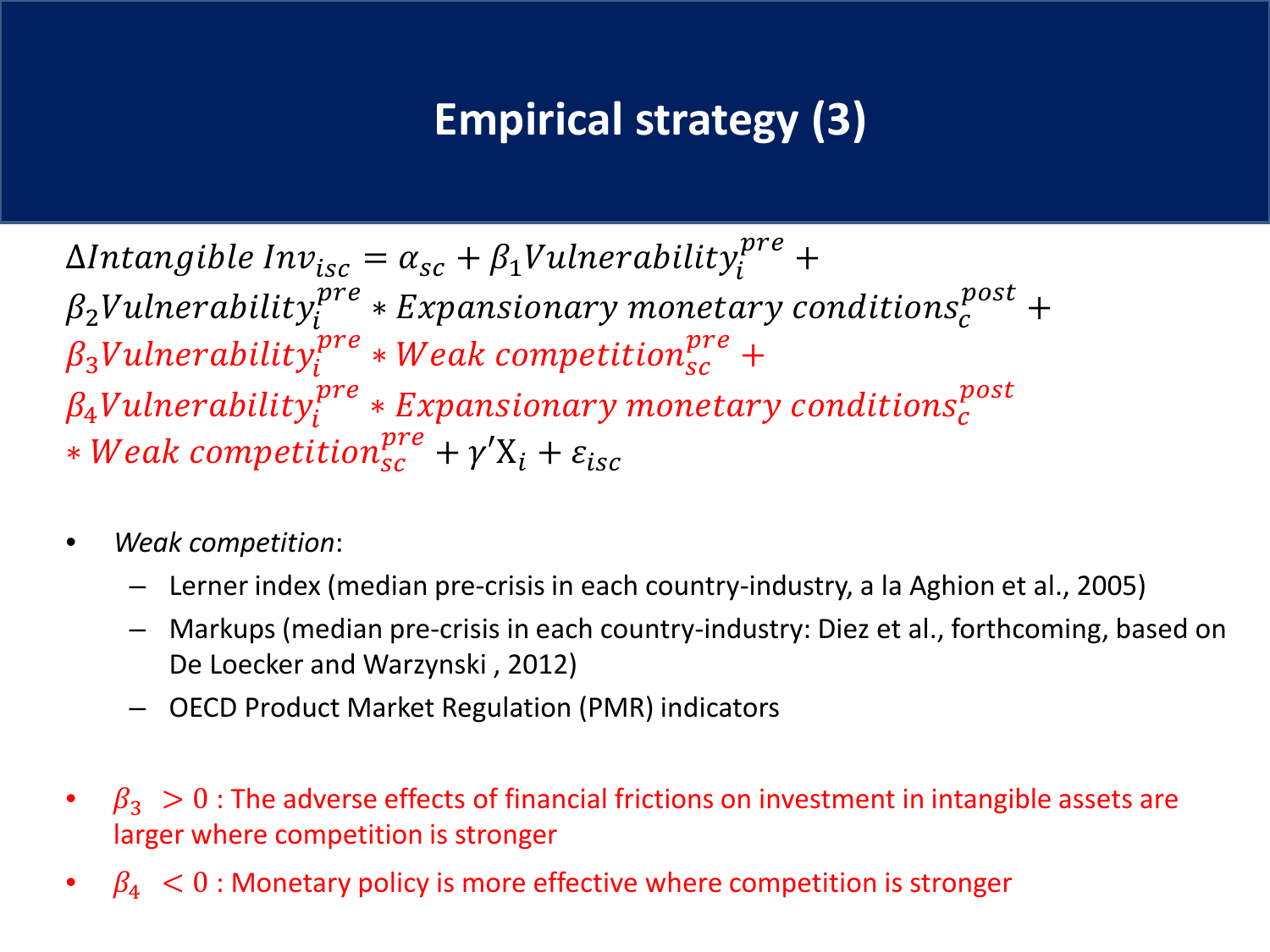## **Baseline results**

|                                                                                 | (1)         | (2)                              | (3)                   | (4)                              |
|---------------------------------------------------------------------------------|-------------|----------------------------------|-----------------------|----------------------------------|
| (Vulnerability)i                                                                | $-0.005***$ | $-0.005***$                      | $-0.007***$           | $-0.009***$                      |
| (Vulnerability) X (Expansionary monetary conditions)c                           | (0.000)     | (0.000)<br>$0.005***$<br>(0.001) | (0.001)               | (0.001)<br>$0.009***$            |
| (Vulnerability) X (Weak competition) cs                                         |             |                                  | $0.047***$<br>(0.011) | (0.001)<br>$0.061***$<br>(0.013) |
| (Vulnerability) X (Expansionary monetary conditions)c<br>X (Weak competition)cs |             |                                  |                       | $-0.074***$<br>(0.019)           |
|                                                                                 |             |                                  |                       |                                  |
| Observations                                                                    | 664,086     | 664,086                          | 664,086               | 664,086                          |
| R-squared                                                                       | 0.061       | 0.062                            | 0.061                 | 0.062                            |
| Country-Sector FE                                                               | <b>YES</b>  | <b>YES</b>                       | <b>YES</b>            | <b>YES</b>                       |

Note: The dependent variable is the difference in the average net investment in intangible assets (as a ratio of total assets) between post- and pre-crisis periods. Firm-level *Vulnerability* is measured as the average debt-to-assets ratio in the pre-crisis period. *Expansionary monetary conditions* is the average OECD forecast error for long term (10-year government bond) interest rate in the post-crisis period as a measure of more-than-expected policy loosening. *Weak competition* is measured as the median pre-crisis Lerner index value in each country-sector, reflecting the degree of profitablity. The post-crisis period starts in 2008. Firm-specific controls (included in regressions but not reported ) are firm age, total assets, and cash-flow/assets ratio as well as their interaction terms with *Expansionary monetary conditions* and/or *Weak competition* measures. All columns include country-sector fixed effects. Standard errors are clustered at the country-sector level. \*:significant at 10% level; \*\*: significant at 5% level; \*\*\*: significant at 1% level.

- **Adverse effects of financial frictions on intangible assets investment…**
- **…mitigated by expansionary policy**
- **…especially where firms face stronger competition**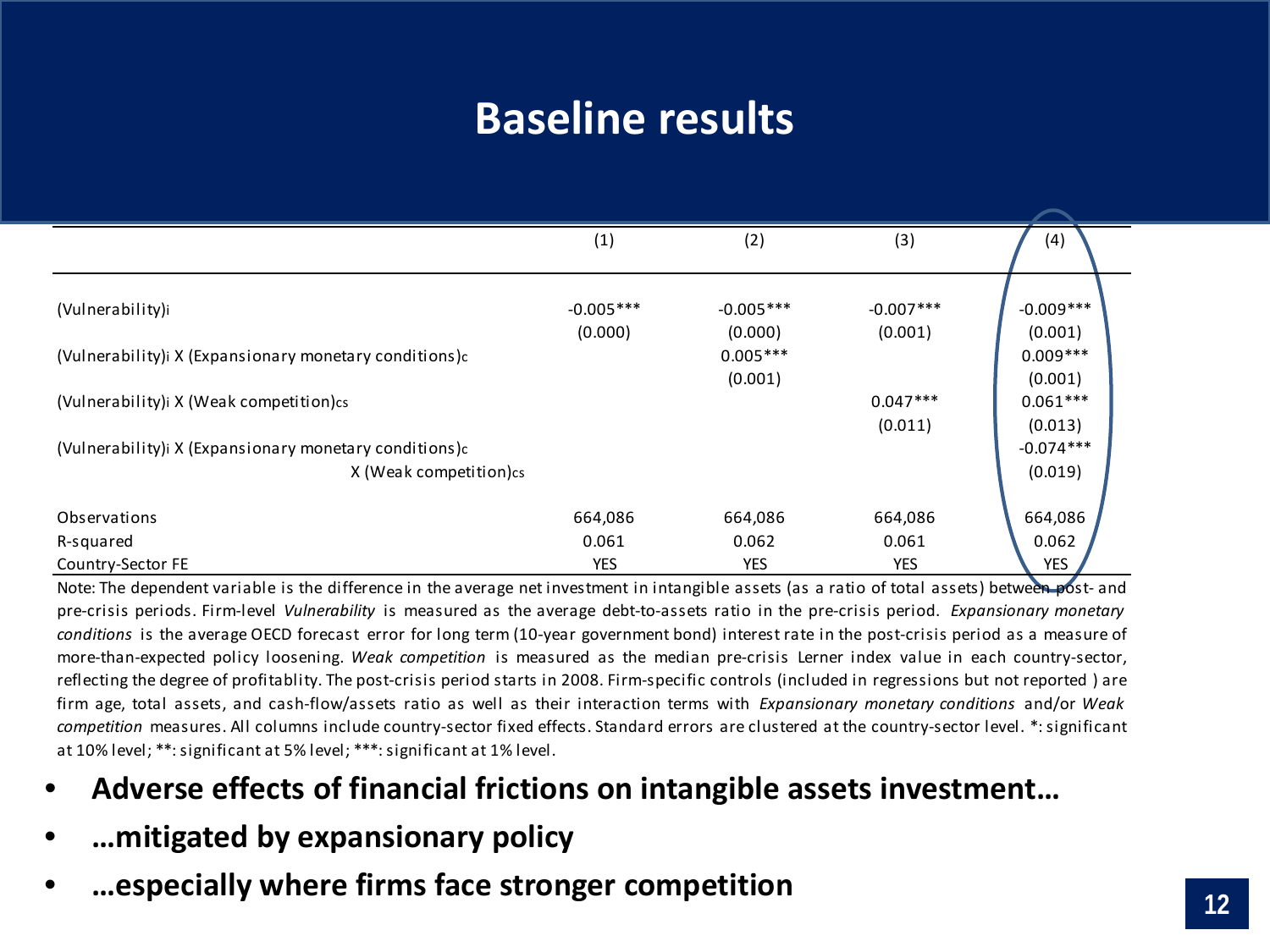## **Illustrative example: counter-cyclical policy**

#### **Estimated Decline in Intangible Assets Investment**

(in percent of total assets)



Note: High (low) leverage corresponds to the 75th (25th) percentile of the cross-firm distribution of pre-crisis average leverage ratio. The red bars indicate the difference in estimated effects for high and low leverage firms, separately for contractionary and expansionary monetary conditions. Estimated coefficients are from column (2) in the baseline results table. Expansionary/contractionary monetary conditions are defined as forecast errors in 10-year gov't bond yields by  $\pm$  50 bps.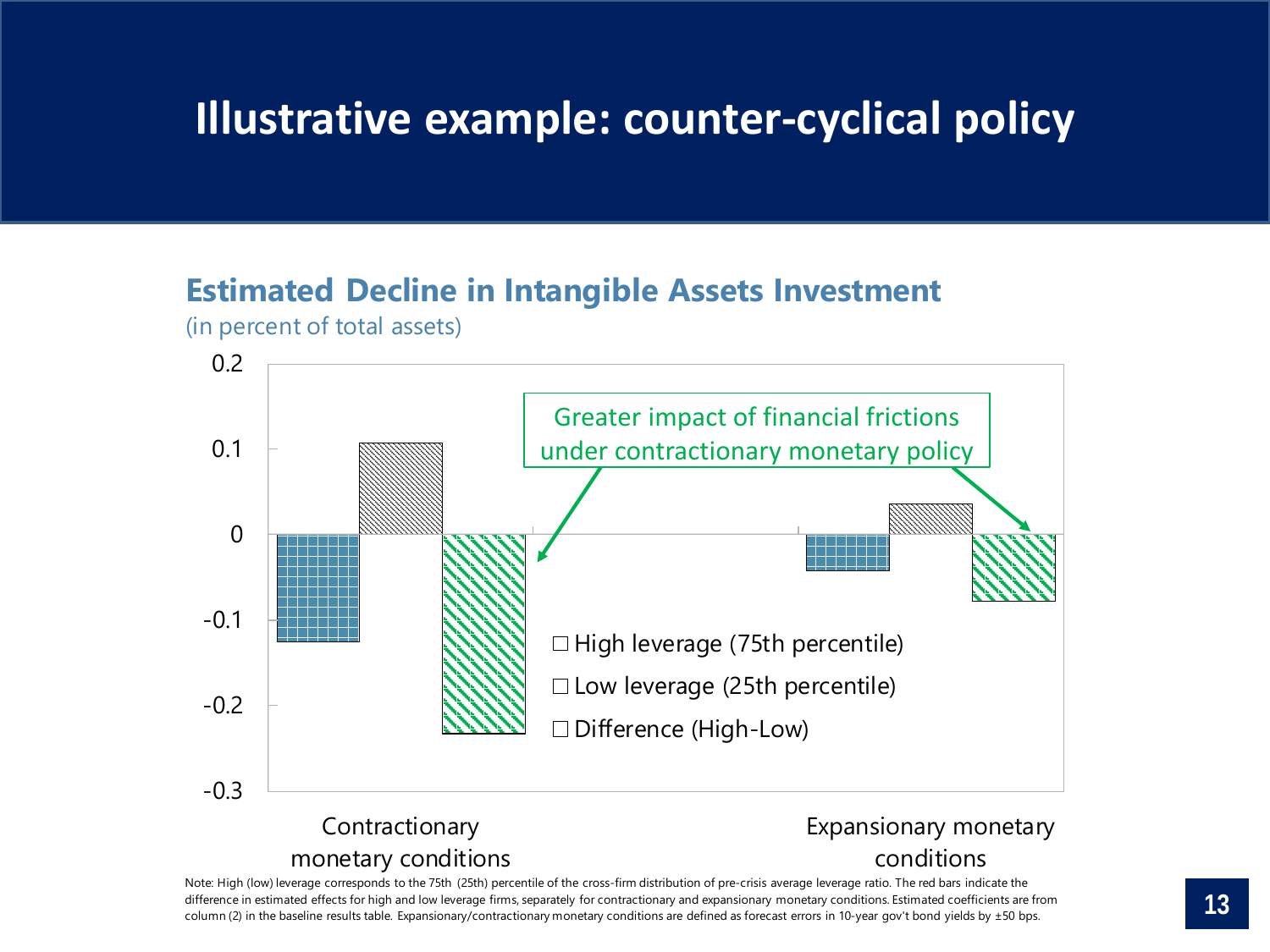### **Illustrative example: policy complementarity**

#### **Estimated Deline in Intangible Assets Investment**

(in percent of total assets)



Note: High (low) leverage corresponds to the 75th (25th) percentile of the cross-firm distribution of pre-crisis average leverage ratios. The green striped bars indicate the difference in estimated effects for high and low leverage firms in contractionary and expansionary monetary conditions, respectively, while the red bars measure the difference between them, separately for strong and weak competition environments. Estimated coefficients are from column (4) in the baseline results table. Expansionary/contractionary monetary conditions are defined as forecast errors in 10-year gov't bond yields by ±50 bps. Weak (strong) competition corresponds to the 75th percentile of the country-sector distribution of pre-crisis average Lerner index values.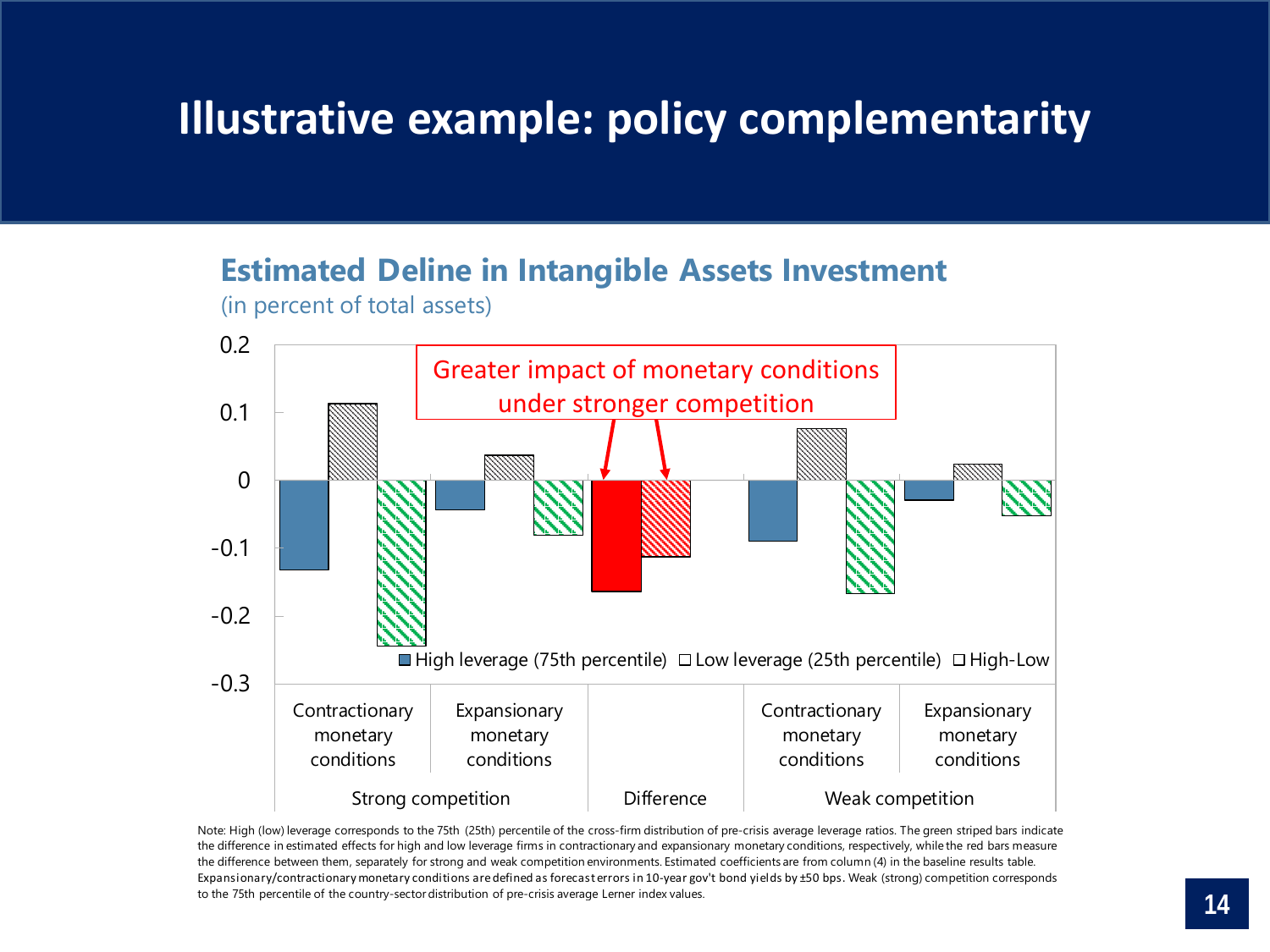### **Tangible vs Intangible assets investment**

|                                                                   | (1)<br>baseline | (2)<br>intangible-to-total | (3)<br>investment in | <i>lint Kint</i><br>$\int$ <i>jint</i>    |
|-------------------------------------------------------------------|-----------------|----------------------------|----------------------|-------------------------------------------|
|                                                                   |                 | assets ratio               | tangible assets      | $\overline{K^{int}}$ $K^{tot}$<br>$K$ tot |
|                                                                   |                 |                            |                      |                                           |
| (Vulnerability)i                                                  | $-0.009***$     | $-0.022***$                | $-0.017***$          |                                           |
|                                                                   | (0.001)         | (0.004)                    | (0.003)              |                                           |
| (Vulnerability) X (Expansionary monetary conditions)              | $0.009***$      | $0.027***$                 | 0.002                |                                           |
|                                                                   | (0.001)         | (0.006)                    | (0.005)              |                                           |
| (Vulnerability) X (Weak competition) cs                           | $0.061***$      | $0.141***$                 | $-0.001$             |                                           |
|                                                                   | (0.013)         | (0.053)                    | (0.048)              |                                           |
| (Vulnerability) X (Expansionary monetary conditions) <sub>c</sub> | $-0.074***$     | $-0.233***$                | 0.007                |                                           |
| X (Weak competition) cs                                           | (0.019)         | (0.079)                    | (0.075)              |                                           |
|                                                                   |                 |                            |                      |                                           |
| Observations                                                      | 664,086         | 664,084                    | 674,266              |                                           |
| R-squared                                                         | 0.062           | 0.012                      | 0.033                |                                           |
| Country-Sector FE                                                 | YES             | <b>YES</b>                 | <b>YES</b>           |                                           |

Note: The dependent variable is the difference in the average net investment in intangible assets (as a ratio of total assets) between post- and pre-crisis periods in column (1); the difference in the average ratio of intangible assets to total assets between post- and pre-crisis periods in column (2); the difference in the average net investment in tangible assets (as a ratio of total assets) between post- and pre-crisis periods in column (3). Firm-level *Vulnerability* is measured as the average debt-to-assets ratio in the pre-crisis period. *Expansionary monetary conditions* is the average OECD forecast error for long term (10-year government bond) interest rate in the post-crisis period as a measure of more-than-expected policy loosening. *Weak competition* is measured as the median pre-crisis Lerner index value in each country-sector, reflecting the degree of profitablity. The post-crisis period starts in 2008. Firm-specific controls (included in regressions but not reported ) are firm age, total assets, and cash-flow/assets ratio as well as their interaction terms with *Expansionary monetary conditions* and/or *Weak competition* measures. All columns include country-sector fixed effects. Standard errors are clustered at the country-sector level. \*: significant at 10% level; \*\*: significant at 5% level; \*\*\*: significant at 1% level.

#### • **These effects are largely specific to intangible (as opposed to tangible) investment consistent with theory**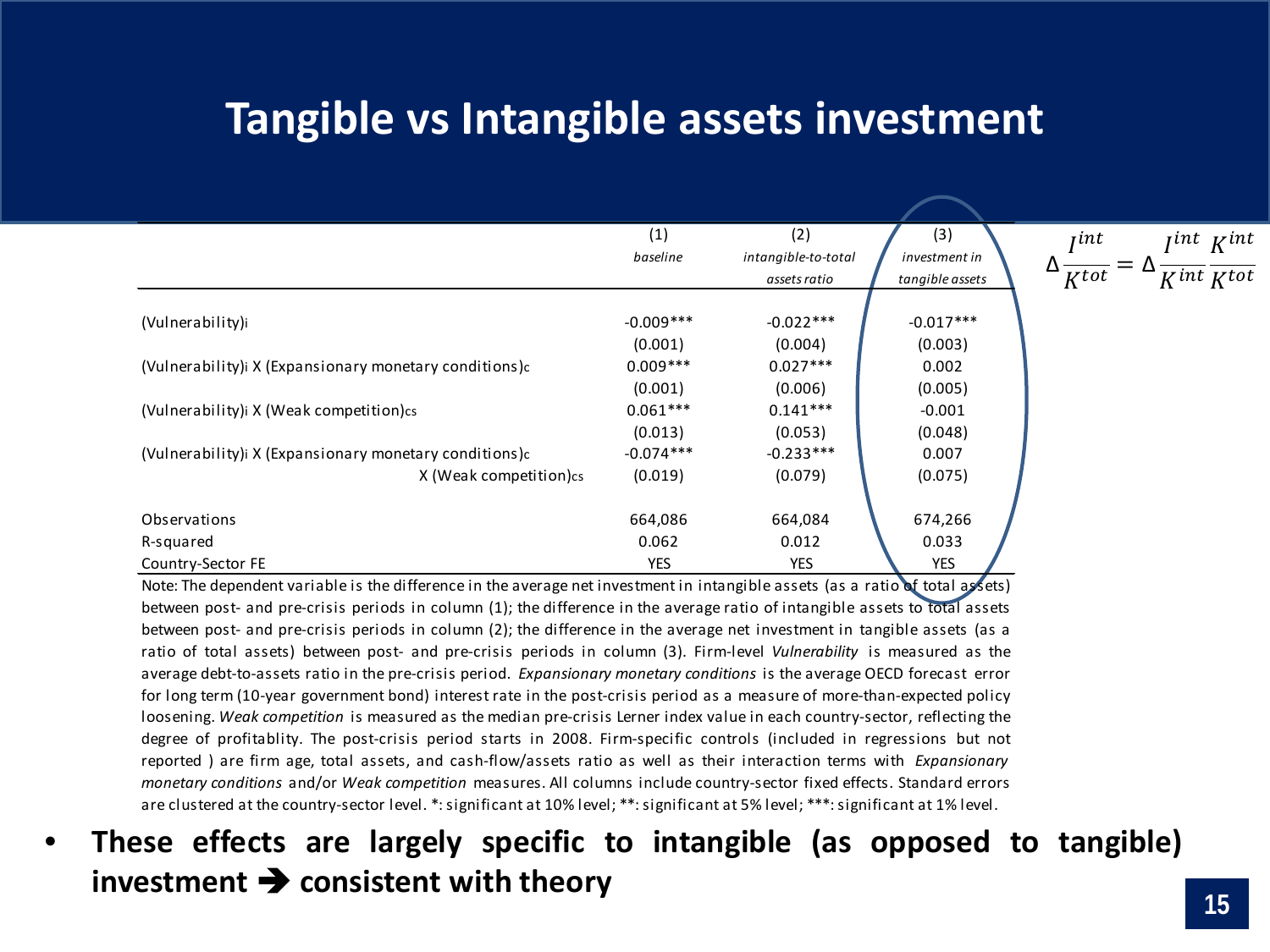### **Robustness checks: alternative policy shock measures**

|                                                       | (1)            | (2)                                      | (3)                |
|-------------------------------------------------------|----------------|------------------------------------------|--------------------|
|                                                       | Deviation from | Forecast errors in                       | Forecast errors in |
| Expansionary policy is:                               | Taylor rule    | short-term policy rate gov't consumption |                    |
|                                                       |                |                                          |                    |
| (Vulnerability)i                                      | $-0.005***$    | $-0.011***$                              | $-0.015***$        |
|                                                       | (0.001)        | (0.001)                                  | (0.001)            |
| (Vulnerability) X (Expansionary monetary conditions)c | $0.004***$     | $0.010***$                               | $0.014***$         |
|                                                       | (0.000)        | (0.003)                                  | (0.001)            |
| (Vulnerability) X (Weak competition) cs               | $0.019**$      | $0.062***$                               | $0.099***$         |
|                                                       | (0.010)        | (0.015)                                  | (0.015)            |
| (Vulnerability) X (Expansionary monetary conditions)c | $-0.016**$     | $-0.072*$                                | $-0.121***$        |
| X (Weak competition)cs                                | (0.006)        | (0.038)                                  | (0.017)            |
|                                                       |                |                                          |                    |
| Observations                                          | 664,086        | 571,482                                  | 647,836            |
| R-squared                                             | 0.063          | 0.062                                    | 0.063              |
| Country-Sector FE                                     | <b>YES</b>     | <b>YES</b>                               | <b>YES</b>         |

Note: The dependent variable is the difference in the average net investment in intangible assets (as a ratio of total assets) between post- and pre-crisis periods. Firm-level Vulnerability is measured as the average debt-to-assets ratio in the precrisis period. *Expansionary monetary conditions* as a measure of more-than-expected policy loosening is the average deviation of policy rates from the Taylor-rule implied one in the post-crisis period in column 1; the forecast error in monetary policy rates from Duval and Furceri (2018) in column 2; the forecast error of government consumption expenditure to GDP from Duval and Furceri (2018) in column 3. *Weak competition i*s measured as the median pre-crisis Lerner index value in each country-sector, reflecting the degree of profitablity. Firm-specific controls (included in regressions but not reported ) are firm age, total assets, and cash-flow/assets ratio as well as their interaction terms with *Expansionary monetary conditions* and/or *Weak competition* measures. All columns include country-sector fixed effects. Standard errors are clustered at the country-sector level. \*: significant at 10% level; \*\*: significant at 5% level; \*\*\*: significant at 1% level.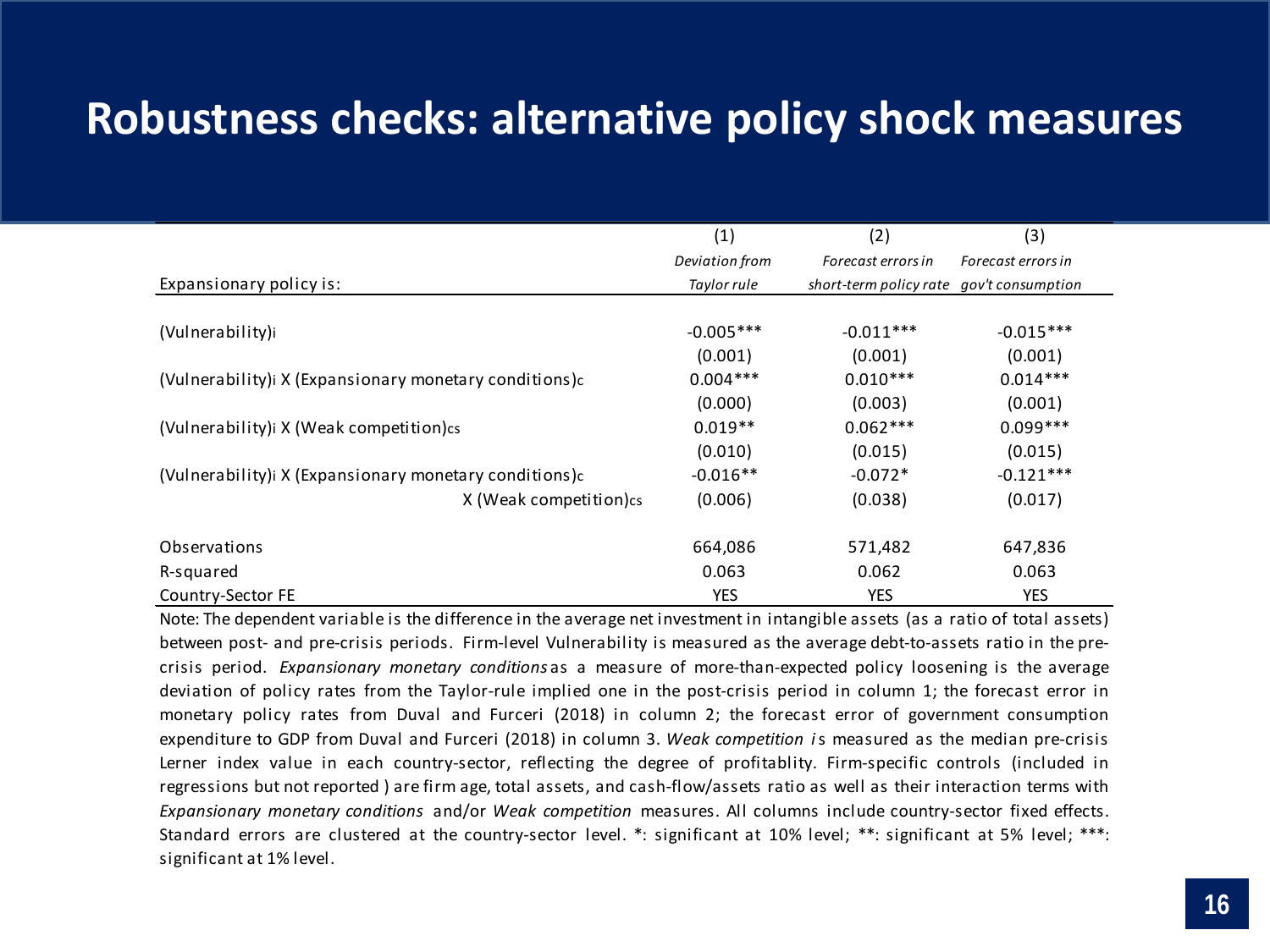### **Robustness checks: alternative competition measures**

|                                                       | (1)              | (2)            | (3)          | (4)                                          |
|-------------------------------------------------------|------------------|----------------|--------------|----------------------------------------------|
|                                                       | median markup    | product market |              | regulatory protection administrative burdens |
| Competition measure is:                               | (country-sector) | regulation     | ofincumbents | for startups                                 |
|                                                       |                  |                |              |                                              |
| (Vulnerability)i                                      | $-0.011***$      | $-0.018***$    | $-0.042***$  | $-0.030***$                                  |
|                                                       | (0.001)          | (0.002)        | (0.003)      | (0.003)                                      |
| (Vulnerability) X (Expansionary monetary conditions)c | $0.011***$       | $0.041***$     | $0.067***$   | $0.052***$                                   |
|                                                       | (0.002)          | (0.003)        | (0.005)      | (0.005)                                      |
| (Vulnerability) X (Weak competition) cs               | $0.003***$       | $0.008***$     | $0.030***$   | $0.009***$                                   |
|                                                       | (0.001)          | (0.001)        | (0.003)      | (0.001)                                      |
| (Vulnerability) X (Expansionary monetary conditions)c | $-0.004***$      | $-0.021***$    | $-0.049***$  | $-0.017***$                                  |
| X (Weak competition)cs                                | (0.001)          | (0.002)        | (0.004)      | (0.002)                                      |
| Observations                                          | 664,086          | 664,086        | 664,086      | 664,086                                      |
| R-squared                                             | 0.062            | 0.062          | 0.062        | 0.062                                        |
| Country-Sector FE                                     | <b>YES</b>       | <b>YES</b>     | <b>YES</b>   | <b>YES</b>                                   |

Note: The dependent variable is the difference in the average net investment in intangible assets (as a ratio of total assets) between post- and pre-crisis periods. Firm-level *Vulnerability* is measured as the average debt-to-assets ratio in the pre-crisis period. *Expansionary monetary conditions* is the average OECD forecast error for long term (10-year government bond) interest rate in the post-crisis period as a measure of more-than-expected policy loosening. *Weak competition* is measured as the median markup estimate in each country-sector, reflecting the degree of profitablity in column 1; the OECD indicator of Product Market Regulation (PMR) in 2008 in column 2; the OECD indicator of Regulatory Protection of Incumbents (RPI) in 2008; the OECD indicator of Administrative Burdens for Start-ups (ABS) in 2008 in column 4. The post-crisis period starts in 2008. Firm-specific controls (included in regressions but not reported ) are firm age, total assets, and cashflow/assets ratio as well as their interaction terms with *Expansionary monetary conditions* and/or *Weak competition* measures. All columns include country-sector fixed effects. Standard errors are clustered at the country-sector level. \*: significant at 10% level; \*\*:significant at 5% level; \*\*\*: significant at 1% level.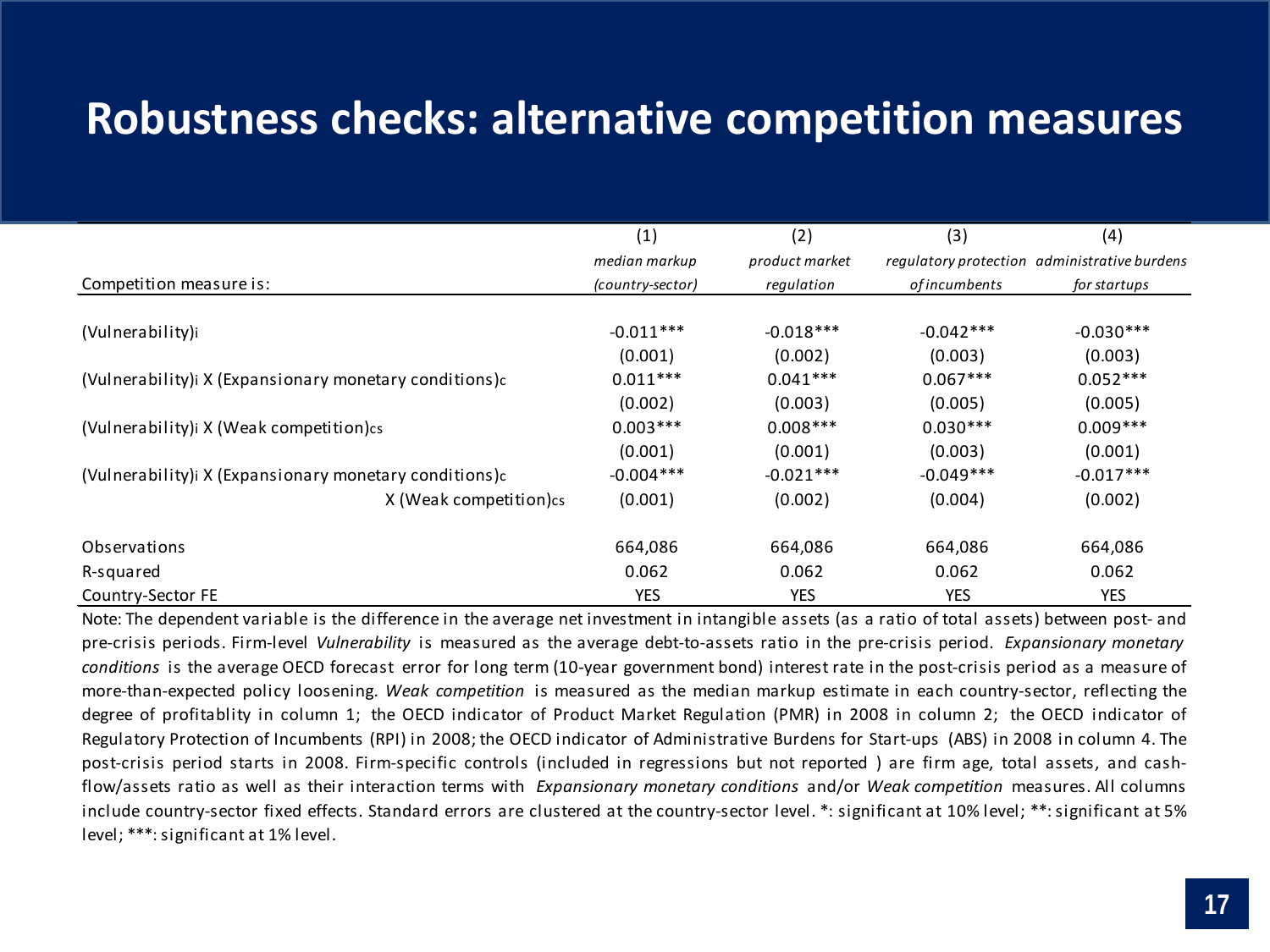### **Additional robustness checks**

|                                                       | (1)             | (2)                       | (3)                  | (4)                    |
|-------------------------------------------------------|-----------------|---------------------------|----------------------|------------------------|
|                                                       | Shorter window  | Alternative vulnerability | Binary choice model  | Excluding zeros        |
|                                                       | $(2005 - 2010)$ | (Interest coverage)       | (Linear probability) | (no intangible assets) |
|                                                       |                 |                           |                      |                        |
| (Vulnerability)i                                      | $-0.013***$     | $-0.002$ ***              | $-0.175***$          | $-0.010***$            |
|                                                       | (0.001)         | (0.000)                   | (0.013)              | (0.001)                |
| (Vulnerability) X (Expansionary monetary conditions)c | $0.011***$      | $0.004***$                | $0.078***$           | $0.011***$             |
|                                                       | (0.002)         | (0.001)                   | (0.023)              | (0.002)                |
| (Vulnerability) X (Weak competition) cs               | $0.093***$      | $0.012*$                  | $0.879***$           | $0.069***$             |
|                                                       | (0.015)         | (0.007)                   | (0.209)              | (0.016)                |
| (Vulnerability) X (Expansionary monetary conditions)c | $-0.100***$     | $-0.028***$               | $-0.623*$            | $-0.096***$            |
| X (Weak competition)cs                                | (0.024)         | (0.009)                   | (0.322)              | (0.023)                |
| Observations                                          | 615,143         | 664,453                   | 664,086              | 518,048                |
| R-squared                                             | 0.074           | 0.060                     | 0.087                | 0.072                  |
| Country-Sector FE                                     | <b>YES</b>      | <b>YES</b>                | <b>YES</b>           | <b>YES</b>             |

Note: The dependent variable is the difference in the average net investment in intangible assets (as a ratio of total assets) between post- and pre-crisis periods. Firm-level *Vulnerability* is measured as the average debt-to-assets ratio in the pre-crisis period except for in column 2 where it is measured as the interest coverage ratio (the average ratio of interest payments to earnings (EBITDA)) in the pre-crissi period. *Expansionary monetary conditions* is the average OECD forecast error for long term (10-year government bond) interest rate in the post-crisis period as a measure of more-than-expected policy loosening. *Weak competition* is measured as the median pre-crisis Lerner index value in each country-sector, reflecting the degree of profitablity. Column 1 considers a shorter window between 2005 and 2010; column 3 corresponds to linear probability model by replacing the non-negative dependent variable with 1 (and 0 otherwise). Column 4 excludes obersvations without intangible assets in both periods, and hence, no change in intangible investement during the periods. The post-crisis period starts in 2008. Firm-specific controls (included in regressions but not reported ) are firm age, total assets, and cash-flow/assets ratio as well as their interaction terms with *Expansionary monetary conditions* and/or *Weak competition* measures. All columns include country-sector fixed effects. Standard errors are clustered at the country-sector level. \*: significant at 10% level; \*\*: significant at 5% level; \*\*\*: significant at 1% level.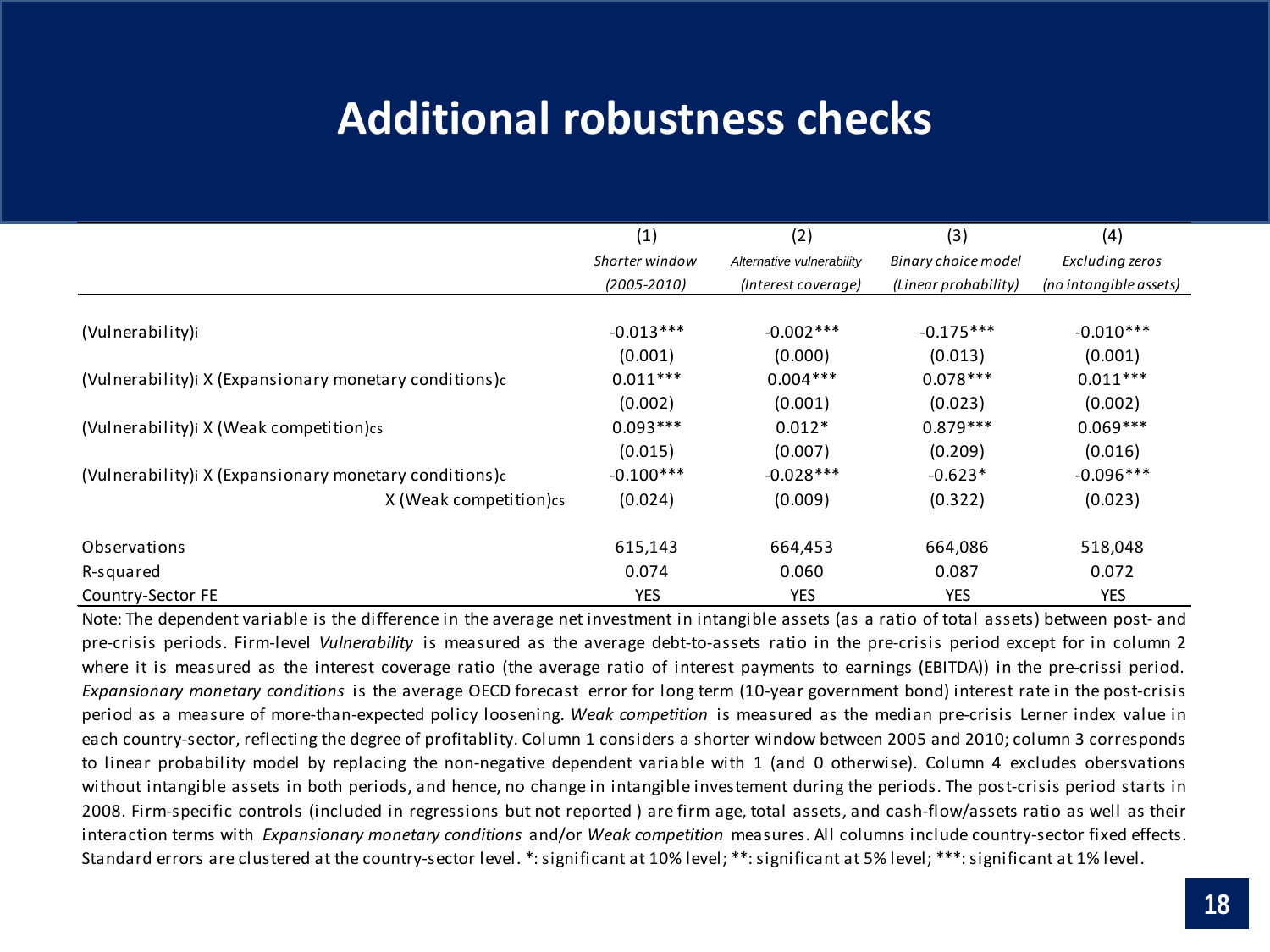# **Conclusion**

- Countercyclical macro policy helped financially vulnerable firms keep on investing in intangibles after GFC, especially where competition was stronger
- Points to role of counter-cyclical macro policy for longer-term growth, and to complementarity with product market deregulation:
	- Product market competition increases efficiency, and possibly innovation e.g. Griffith, Harrison, and Simpson, 2010; Aghion et al., 2005, 2009
	- But it can backfire when credit constraints bite in downturns, so needs to be supported by strong countercyclical macro policies
- Lesson for European debate on macro vs structural policies: need for both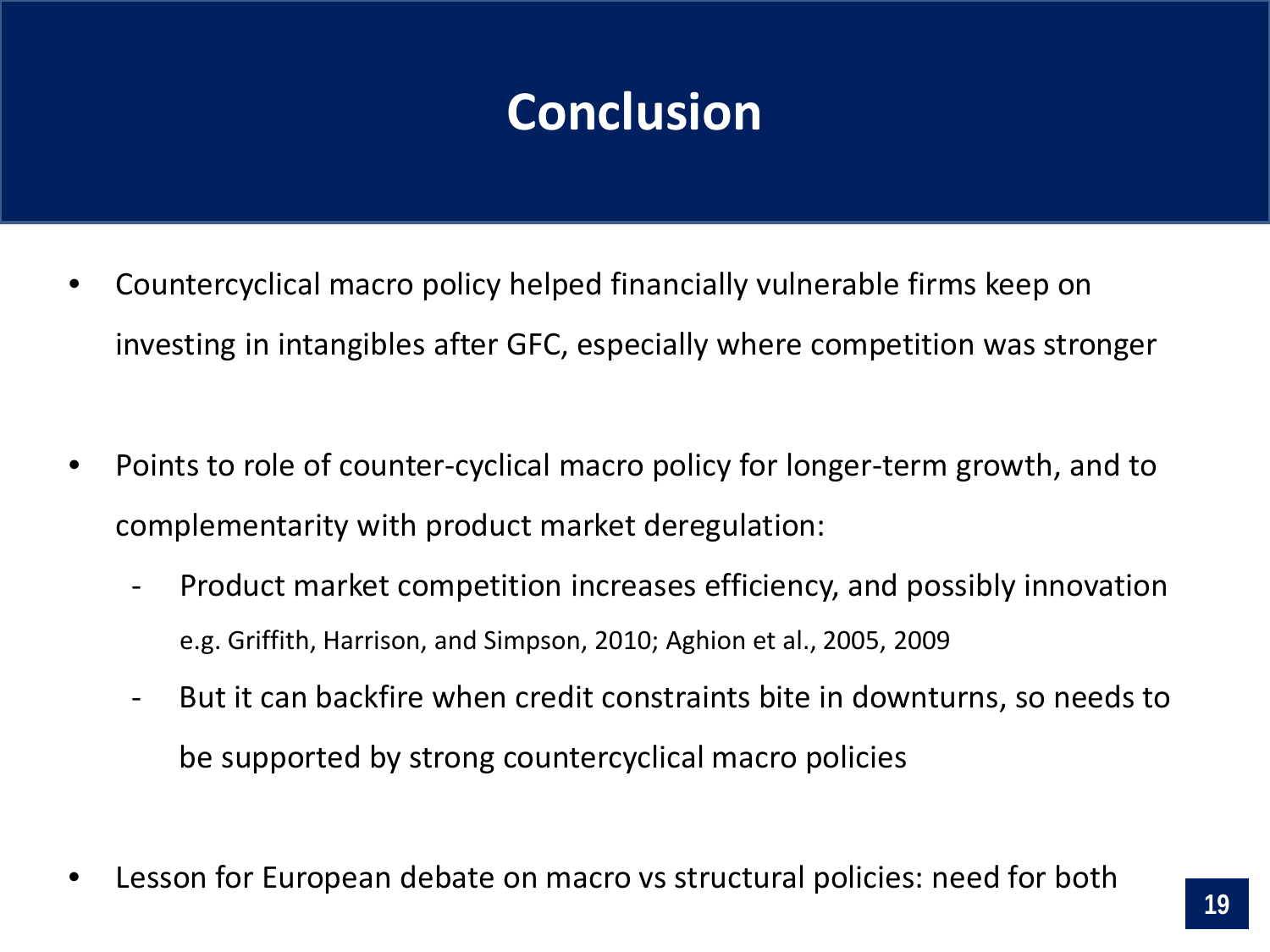# **Extra slides**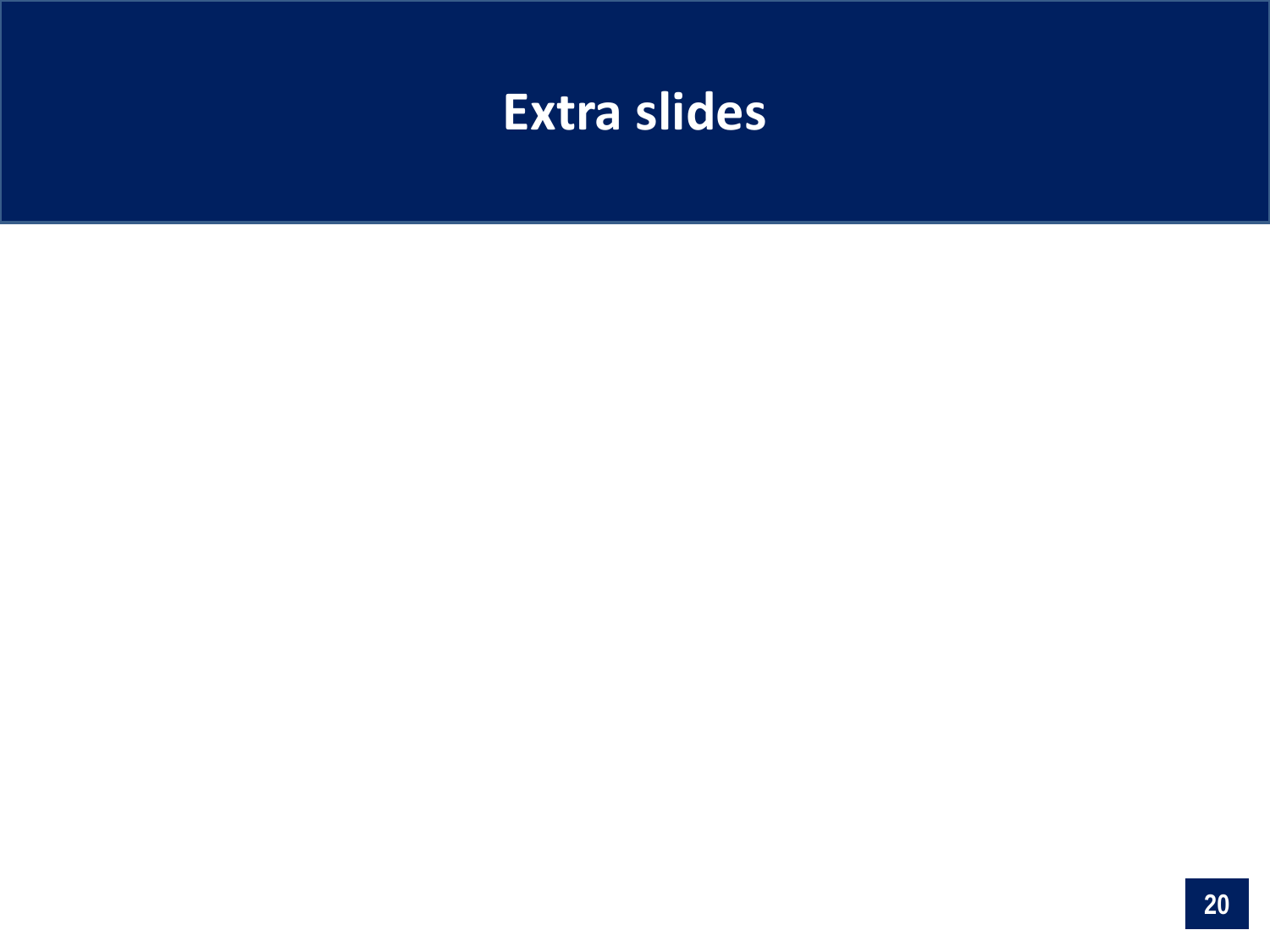### **Post-GFC drop in intangible investment correlates with drop in TFP growth at the firm level**



Note: Each dot represents the quantile-median of the *residual* of the change in the average TFP growth between the post- and the precrisis periods on *country-sector fixed effect* (y-axis) against the quantile-median of the *residual* of the change in the average investment in intangible assets between the post-and the pre-crisis periods on *country-sector fixed effect* (x-axis), where the latter is broken down into 100 quantiles. The post- and pre-crisis periods includes five years after and before the 2008 crisis, respectively.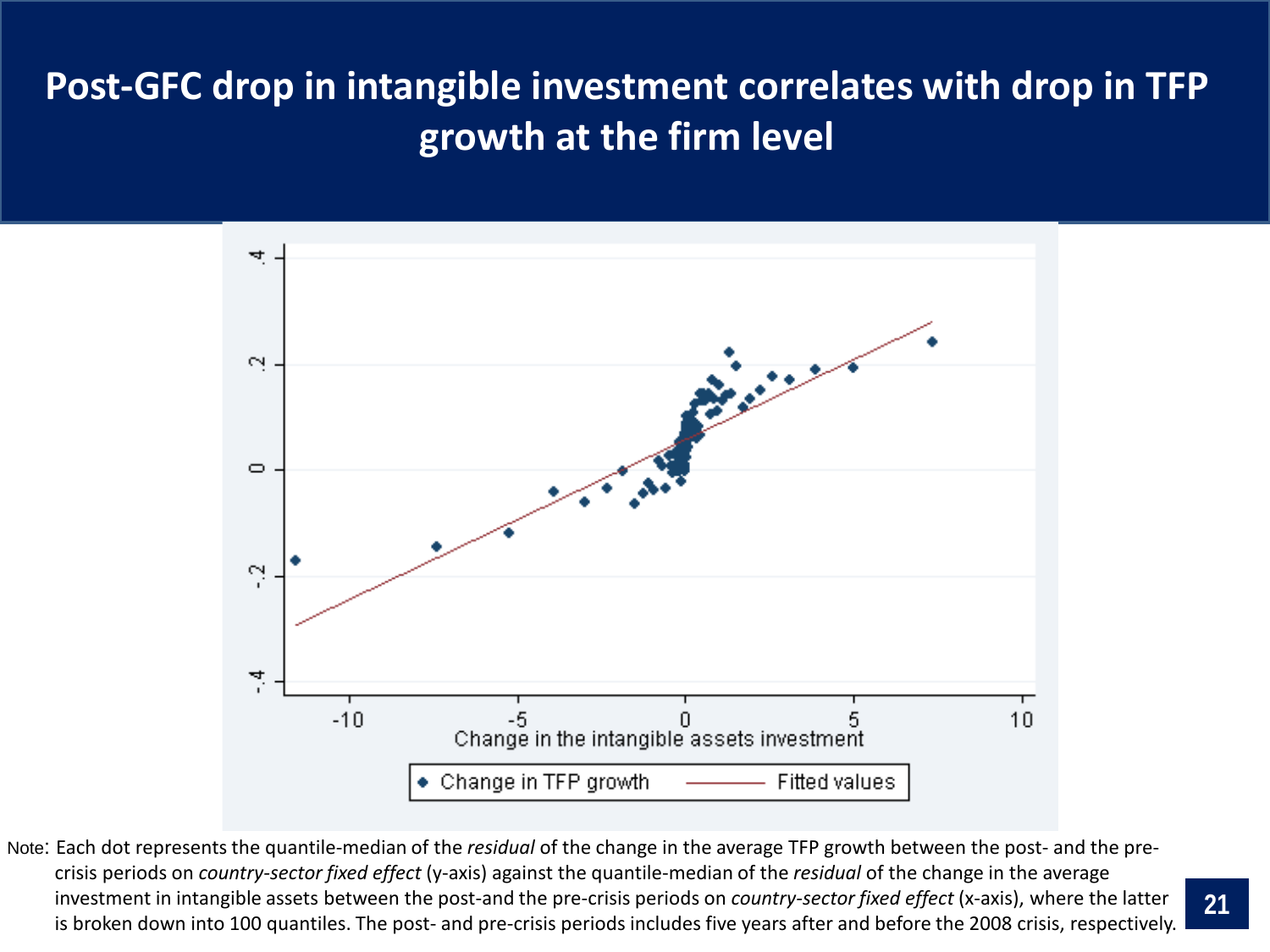### **Measuring expansionary monetary conditions**

#### Forecast  $Error_{ct}^X = Forecast_{ct}^X - Actual_{ct}^X$

- OECD forecast errors for long-term (10yr) gov't yields
- Consensus forecast errors for short-term policy rates
	- Take residuals from the regression of short-term policy rate forecast errors on inflation and output growth forecast errors
	- Exogenous monetary policy shocks that are orthogonal to unexpected changes in output growth and inflation
- Forecast as of October of the previous year

$$
i_{ct}^{Taylor} = (R + \pi) + a * (output \, gap_{ct})ct + b * (\pi - \pi_{ct}^{target})
$$

- Deviation from the most basic Taylor-rule implied policy rates:  $i_{ct}^{Taylor} i_{ct}^{Actual}$ 
	- Common parameter values for all the sample countries
	- $-a = 1; b = .5; R = 2; \pi_{ct}^{target} = 2$
- Extension: fiscal policy
	- OECD forecast errors for gov't consumption expenditure to GDP (multiplied by -1)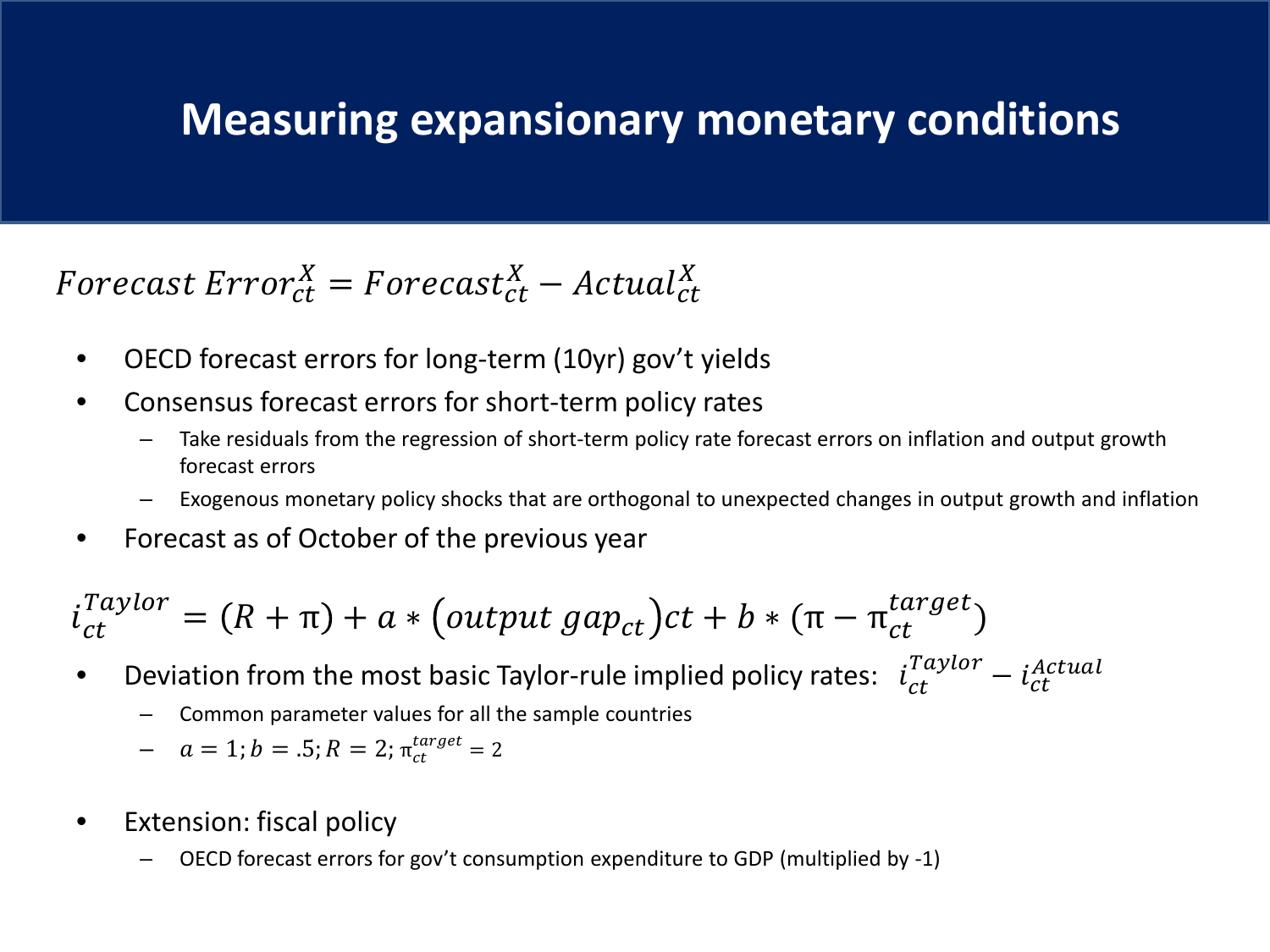### **Measuring the degree of competition**

*Lerner index<sub>ict</sub>* = 
$$
\frac{P - MC}{P} \simeq \frac{(EBITDA - Depreciation and Amortization)_{ict}}{(Operating Revenue)_{ict}}
$$

*a la* Nickell (1996); Aghion et al. (2005)

$$
Markup_{ict} = \frac{P}{MC} = \frac{P_{ict}Q_{ict}}{P_{ict}^v X_{ict}^v} \cdot \frac{\partial Q_{ict}}{\partial X_{ict}^v} \frac{X_{ict}^v}{Q_{ict}}
$$

$$
(\frac{P_{ict}Q_{ict}}{P_{ict}^v X_{ict}^v})^{-1} \cdot \text{variable input share};
$$

$$
(\frac{\partial Q_{ict}}{\partial X_{ict}^v} \frac{X_{ict}^v}{Q_{ict}}) \cdot \text{output elasticity of variable input of production}
$$

$$
a \text{ } la \text{ } De \text{ Loecker and Warzynski (2012)}
$$

• Take the median value in each country-sector in the pre-crisis period